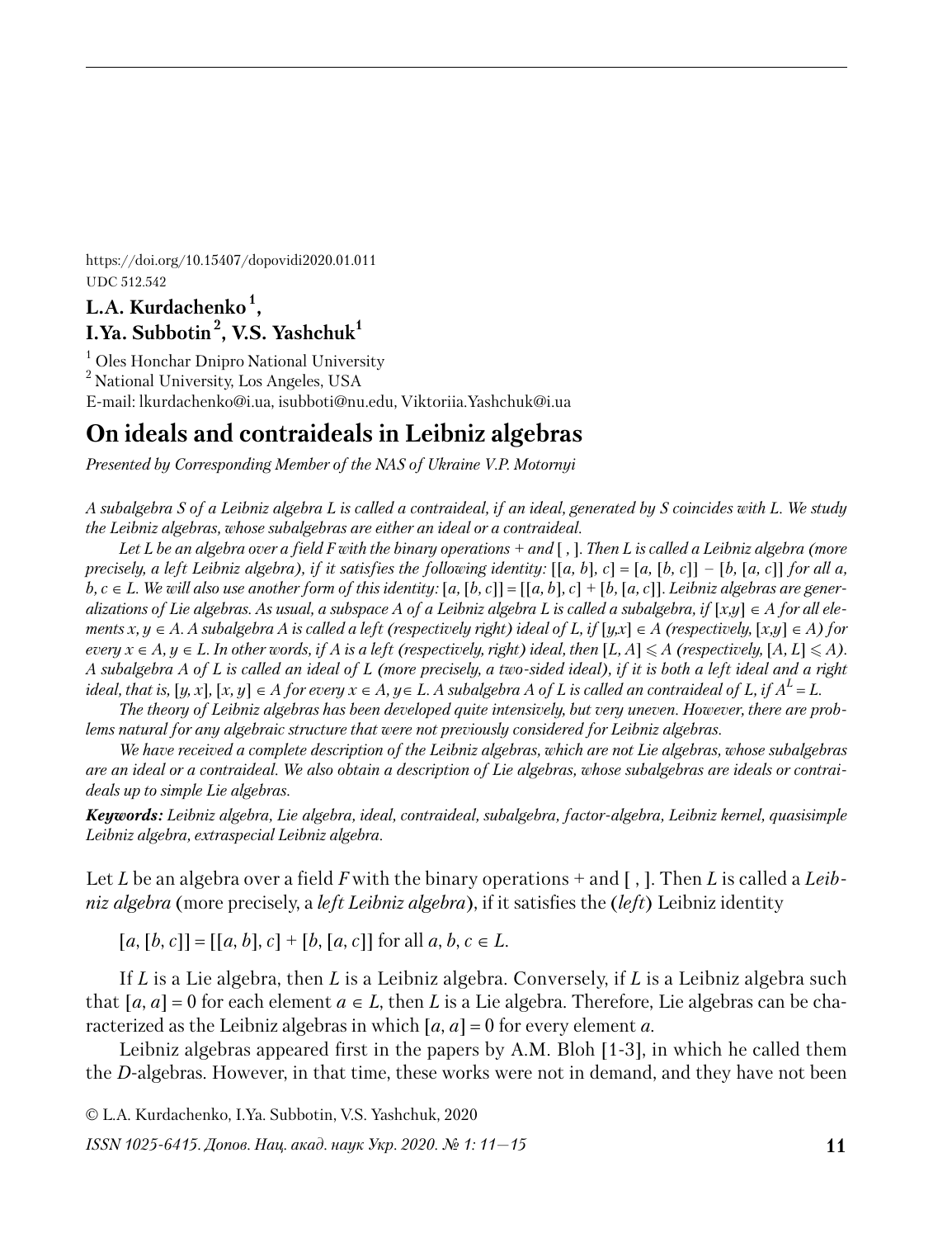properly developed. Only after two decades, a real interest in Leibniz algebras rose. It happened thanks to the work by J.-L. Loday [4] (see also [5, Section 10.6]), who "rediscovered" these algebras and used the term *Leibniz algebras*, since it was Gottfried Wilhelm Leibniz who discovered and proved the *Leibniz rule* for the differentiation of functions.

The Leibniz algebras naturally relate to several topics such as differential geometry, homological algebra, classical algebraic topology, algebraic K-theory, loop spaces, noncommutative geometry, and so on. They found some applications in physics [6, 7]. The theory of Leibniz algebras has been developed quite intensively, but very uneven.

As usual, a subspace *A* of a Leibniz algebra *L* is called a *subalgebra*, if [*x*,*y*] ∈ *A* for all elements  $x, y \in A$ .

A subalgebra *A* is called a *left* (respectively, *right*) *ideal* of *L*, if  $[y, x] \in A$  (respectively,  $[x, y] \in A$  $\in$  *A*) for every  $x \in A$ ,  $y \in L$ . In other words, if *A* is a left (respectively, right) ideal, then [*L*, *A*]  $\leq$  *A* (respectively,  $[A, L] \leq A$ ).

A subalgebra *A* of *L* is called an *ideal* of *L* (more precisely, *two-sided ideal*), if it is both a left ideal and a right ideal, that is,  $[y,x]$ ,  $[x,y] \in A$  for every  $x \in A$ ,  $y \in L$ .

If *A* is an ideal of *L*, we can consider a *factor-algebra L*/*A*. It is not hard to see that this factor-algebra is a Leibniz algebra too.

A Leibniz algebra which is not a Lie algebra has one specific ideal. Denote, by Leib(*L*), the subspace generated by the elements  $[a, a]$ ,  $a \in L$ . It is possible to prove that Leib(L) is an ideal of *L*. Moreover, *L*/Leib(*L*) is a Lie algebra. Conversely, if *H* is an ideal of *L* such that *L*/*H* is a Lie algebra, then Leib $(L) \leq H$ .

The ideal Leib(*L*) is called the *Leibniz kernel* of the algebra *L*.

In general, the subalgebras of Leibniz algebras may have a very diverse set of properties. The more such properties, the structure of algebra will be more complex. Therefore, it is natural to begin the study of Leibniz algebras with those algebras, all subalgebras of which possess some small set of natural properties. The approach, which aims to study the structure of algebras with natural restrictions on the system of subalgebras, turned out to be very productive for Lie algebras. In the theory of Leibniz algebras, it begins to be used only now. So, in [8], the Leibniz algebras, whose subalgebras are Lie algebras, and Leibniz algebras, whose subalgebras are Abelian were studied. In paper [9], the Leibniz algebras, whose subalgebras are ideals, have been investigated.

With each subalgebra *A* of a Leibniz algebra *L*, two ideals are naturally associated: the ideal  $A^L$ , the intersection of all ideals, including *A*, that is, generated by *A*; and the ideal Core<sub>*L*</sub> (*A*), the sum of all ideals contained in *A*. A subalgebra *A* of *L* is called an *contraideal* of *L*, if  $A^{\mathcal{I}} = L$ . As can be seen from the definition itself, the contraideals are natural antipodes of the concepts of ideals. Therefore, it is a natural task for us to consider the Leibniz algebras whose subalgebras are either ideals or contraideals. The main results of this work give a description of such Leibniz algebras. In this description, two cases are naturally highlighted. As usual, an algebra *A* over a field *F* is called *simple*, if it has only two ideals: A and 〈0〉. Clearly, if *A* is a simple algebra, then every its non-trivial subalgebra is a contraideal.

We mentioned above that a Leibniz algebra, which is not a Lie algebra, always has a nontrivial ideal, its Leibniz kernel. Thus, a simple Leibniz algebra always is a Lie algebra.

The *center*  $\zeta(L)$  of *L* is defined by the rule: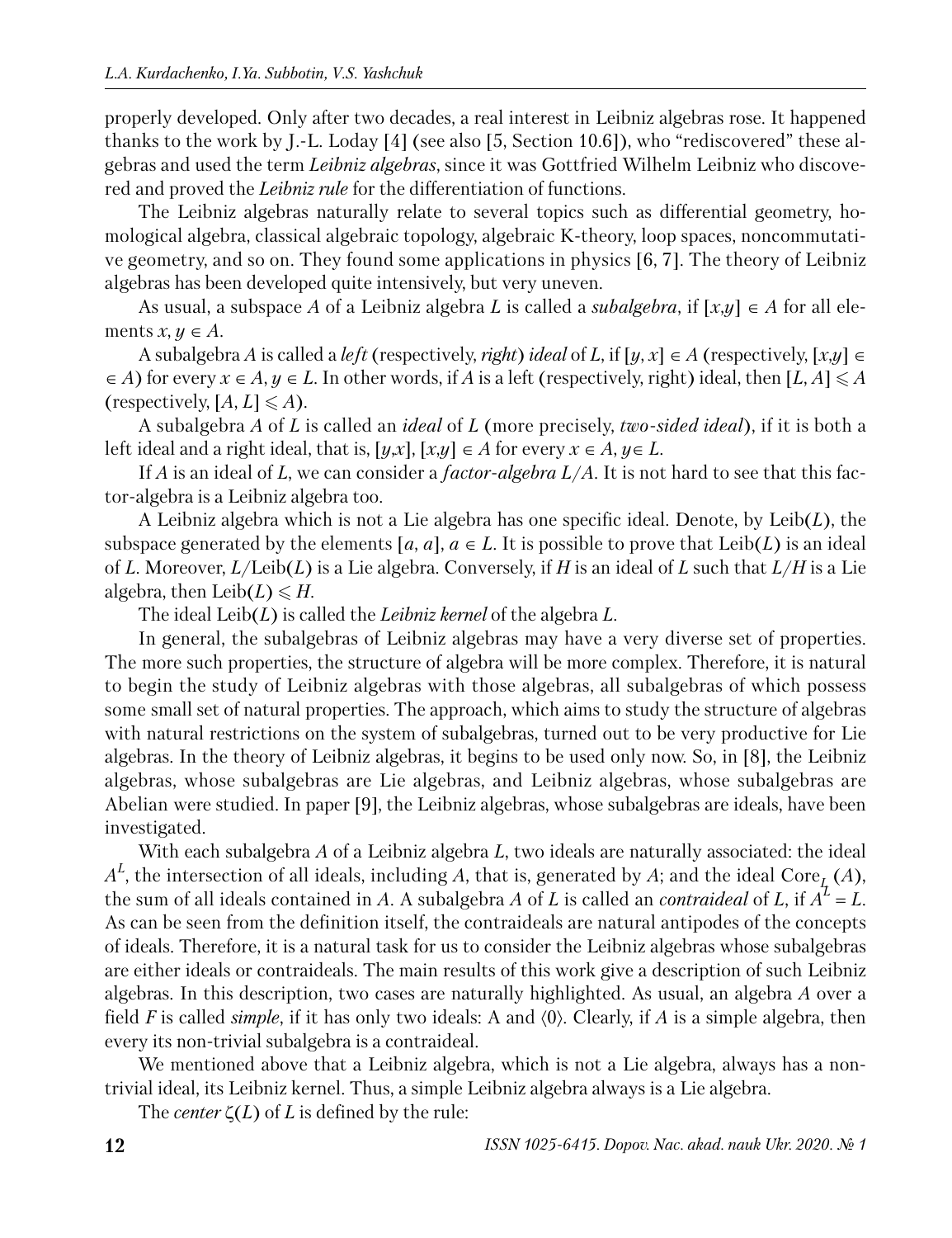$\zeta(L) = \{x \in L \mid [x, y] = 0 = [y, x] \text{ for each element } y \in L\}.$ 

The center is an ideal of *L*.

A Leibniz algebra *L* is called *quasisimple*, if a central factor-algebra *L*/ζ(*L*) is simple and  $L = [L, L]$ .

Let *L* be a *quasisimple* Leibniz algebra and *A* be a non-trivial subalgebra of *L*. If ζ(*L*) does not include *A*, then (*A* + ζ(*L*))/ζ(*L*) is non-trivial. The fact that a factor-algebra *L*/ζ(*L*) is simple implies that

$$
((A + \zeta(L))/\zeta(L))^{L/\zeta(L)} = (A + \zeta(L))^{L}/\zeta(L) = (A^{L} + \zeta(L))/\zeta(L) = L/\zeta(L),
$$

that is,  $A^L + \zeta(L) = L$ . If we suppose that  $A^L \neq L$ , then an isomorphism

$$
L/A^{L} = (A^{L} + \zeta(L))/A^{L} \cong \zeta(L)/(A^{L} \cap \zeta(L))
$$

shows that  $L/A^L$  is Abelian, what is impossible. Hence,  $A^L$  =  $L$ . Thus, every subalgebra of a quasisimple Leibniz algebra either is an ideal or contraideal.

Recall that a Leibniz algebra *L* is said to be soluble, if it has a finite series

 $\langle 0 \rangle = L_0 \leqslant L_1 \leqslant \ldots \leqslant L_{n-1} \leqslant L_n = L$ 

of ideals, whose factors are Abelian.

**Theorem A.** *Let L be a Leibniz algebra, whose subalgebras are either ideals or contraideals. If L is not soluble, then L is a simple Lie algebra or a quasisimple Leibniz algebra.*

A Leibniz algebra *L* is called *extraspecial*, if [*L*, *L*] = ζ(*L*) has dimension 1.

**Theorem B.** *Let L be a soluble Leibniz algebra, whose subalgebras either are ideals or contraideal. Then L is an algebra of one of the following types:*

*(i) L is Abelian;*

*(ii)*  $L = E \oplus Z$ , where E is an extraspecial subalgebra such that  $[e, e] \neq 0$  for each element  $e \notin \zeta(E)$ *and*  $Z \notin \zeta(L)$ *;* 

*(iii)*  $L = D ⊕ Fb$ *, where*  $[y, y] = 0 = [b, b]$ *,*  $[b, y] = y = -[y, b]$  *for every*  $y ∈ D$ *, in particular, L is a Lie algebra;*

*(iv)*  $L = D ⊕ Fb$ *, where*  $[y, y] = [y, b] = 0 = [b, b]$ *,*  $[b, y] = y$  *for every*  $y ∈ D$ *, in particular, D* =  $=[L, L] = \text{Leib}(L);$ 

(v)  $L = B \oplus A$ , where  $A = Fa_1 \oplus Fc_1$ ,  $[a_1, a_1] = c_1$ ,  $[c_1, a_1] = 0$ ,  $[a_1, c_1] = c_1$  and  $[b, b] = [b, a_1] =$  $[1, b, c_1] = [c_1, b] = 0, [a_1, b] = b$  for every  $b \in B$ , in particular,  $B \oplus Fc_1 = [L, L] = \text{Leib}(L)$ .

*(vi)*  $char(F) = 2$ ,  $L = D \oplus Fa$ , where D has a basis  $\{z, b_{\lambda} | \lambda \in \Lambda\}$  such that  $[a, a] = \alpha z$ ,  $[a, b_{\lambda}] =$  $=b_{\lambda} = [b_{\lambda}, a]$ ,  $[a, z] = [z, a] = 0$ ,  $[z, b_{\lambda}] = [b_{\lambda}, z] = 0$  and  $0 \neq [b_{\lambda}, b_{\lambda}] \in Fz$ ,  $\lambda \in \Lambda$ ,  $[b_{\lambda}, b_{\mu}] = 0$  for  $all \lambda, \mu \in \Lambda, \lambda \neq \mu, \text{ in particular, } D = [L, L], Fz = \text{Leib}(L).$ 

**Corollary**. *Let L be a Lie algebra, whose subalgebras either are ideals or contraideals. Then L is an algebra of one of the following types:*

*(i) L is simple;*

*(ii) L is quasisimple;*

*(iii) L is Abelian;*

*(iv)*  $L = D ⊕ Fb$ *, where* [*y, y*] = 0 = [*b, b*]*,* [*b, y*] = *y* = −[*y, b*] *for every y* ∈ *D.* 

*ISSN 1025-6415. Допов. Нац. акад. наук Укр. 2020. № 1* **13**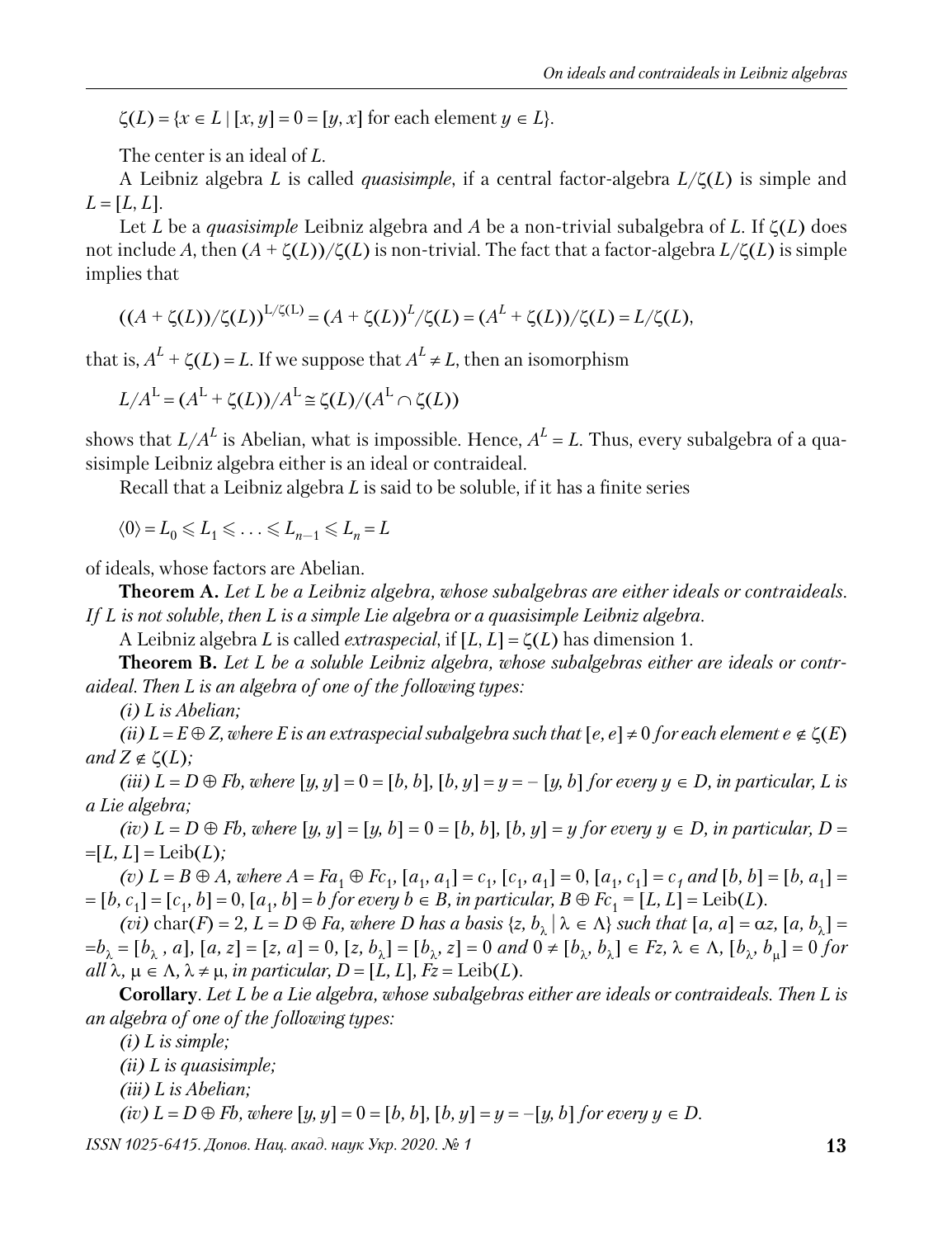So, we have received a complete description of the Leibniz algebras, which are not Lie al gebras, whose subalgebras are an ideal or a contraideal. We also obtain a description of Lie algebras, whose subalgebras are ideals or contraideals up to simple Lie algebras.

#### REFERENCES

- 1. Bloh, A. M. (1965). On a generalization of the concept of Lie algebra. Dokl. AN SSSR, 165, No. 3, pp. 471-473.
- 2. Bloh, A. M. (1967). Cartan—Eilenberg homology theory for a generalized class of Lie algebras. Dokl. AN SSSR, 175, No. 8, pp. 824-826.
- 3. Bloh, A. M. (1971). A certain generalization of the concept of Lie algebra. Algebra and number theory. Uchenye Zapiski Moskow. Gos. Pedagog.Inst., 375, pp. 9-20 (in Russian).
- 4. Loday, J.-L. (1993). Une version non commutative des algèbres de Lie: les algèbres de Leibniz. Enseign. Math., 39, pp. 269-293.
- 5. Loday, J.-L. (1998). Cyclic homology. Grundlehren der Mathematischen Wissenschaften, Vol. 301, 2nd ed., Berlin: Springer.
- 6. Butterfield, J. & Pagonis, C. (1999). From Physics to Philosophy. Cambridge: Cambridge Univ. Press.
- 7. Dobrev, V. (Ed.). (2013). Lie Theory and its applications in physic. IX International workshop, Vol. 36, Springer: Tokyo.
- 8. Chupordya, V. A., Kurdachenko, L. A. & Subbotin, I. Ya. (2017). On some "minimal" Leibniz algebras. J. Algebra Appl., 16, No. 5, 1750082, 16 p.
- 9. Kurdachenko, L. A., Semko, N. N. & Subbotin, I. Ya. (2017). The Leibniz algebras whose subalgebras are ideals. Open Math., 15, pp. 92-100.

Received 20.03.2019

## *Л.А. Курдаченко* <sup>1</sup> ,

*І.Я. Субботін* <sup>2</sup> , *В.С. Ящук* <sup>1</sup>

 $1$ Дніпровський національний університет ім. Олеся Гончара

<sup>2</sup>Національний університет, Лос Анджелес, США

E-mail: lkurdachenko@i.ua, isubboti@nu.edu, Viktoriia.Yashchuk@i.ua

#### ПРО ІДЕАЛИ ТА КОНТРАІДЕАЛИ В АЛГЕБРАХ ЛЕЙБНІЦА

Підалгебра *S* алгебри Лейбніца *L* називається контраідеалом, якщо ідеал, породжений *S*, збігається з *L*. Вивчено алгебри Лейбніца, підалгебри яких є або ідеалом, або контраідеалом. Нехай *L* — алгебра над полем *F* з бінарними операціями + *і* [, ]. Тоді *L* називається алгеброю Лейбніца (точніше, лівою алгеброю Лейбніца), якщо вона задовольняє тотожність [[*a*, *b*], *c*] = [*a*, [*b*, *c*]] – [*b*, [*a*, *c*]] для всіх *a*, *b*, *c* ∈ *L*. Також використано іншу форму цієї тотожності: [*a*, [*b*, *c*]] = [[*a*, *b*], *c*] + [*b*, [*a*, *c*]]. Алгебри Лейбніца є узагальненням алгебр Лі. Підпростір *A* алгебри Лейбніца *L* називається підалгеброю, якщо [*x*,*y*] ∈ *A* для всіх елемен тів *x*, *y* ∈ *A*. Підалгебра *A* називається лівим (відповідно правим) ідеалом *L*, якщо [*y*, *x*] ∈ *A* (відповідно [*x*, *y*] ∈ *A*) для всіх *x* ∈ *A*, *y* ∈ *L*. Іншими словами, якщо *A* є лівим (відповідно правим) ідеалом, то [*L*, *A*] *A* (відповідно [*A*, *L*] *A* ). Підалгебра *A* із *L* називається ідеалом *L* (точніше, двостороннім ідеалом), якщо вона одночасно є лівим і правим ідеалом так, що [*x*, *y*], [*y*, *x*] ∈ *A* для всіх *x* ∈ *A*, *y* ∈ *L*. Підалгебра *A* із *L* називається контраідеалом  $L$ , якщо  $A^L$  =  $L$ .

Теорія алгебр Лейбніца розвивається досить інтенсивно, проте дуже нерівномірно. Однак існують природні для будь-яких алгебраїчних структур задачі, що раніше не розглядалися для алгебр Лейбніца.

Отримано повний опис алгебр Лейбніца, які не є алгебрами Лі, підалгебри яких є ідеалом або контраідеалом. Також отримано опис алгебр Лі, всі підалгебри яких є ідеалами або контраідеалами, з точністю до простих алгебр Лі.

*Ключові слова: алгебра Лейбніца, алгебра Лі, ідеал, контраідеал, підалгебра, фактор-алгебра, ядро Лейбніца, квазіпроста алгебра Лейбніца, екстраспеціальна алгебра Лейбніца.*